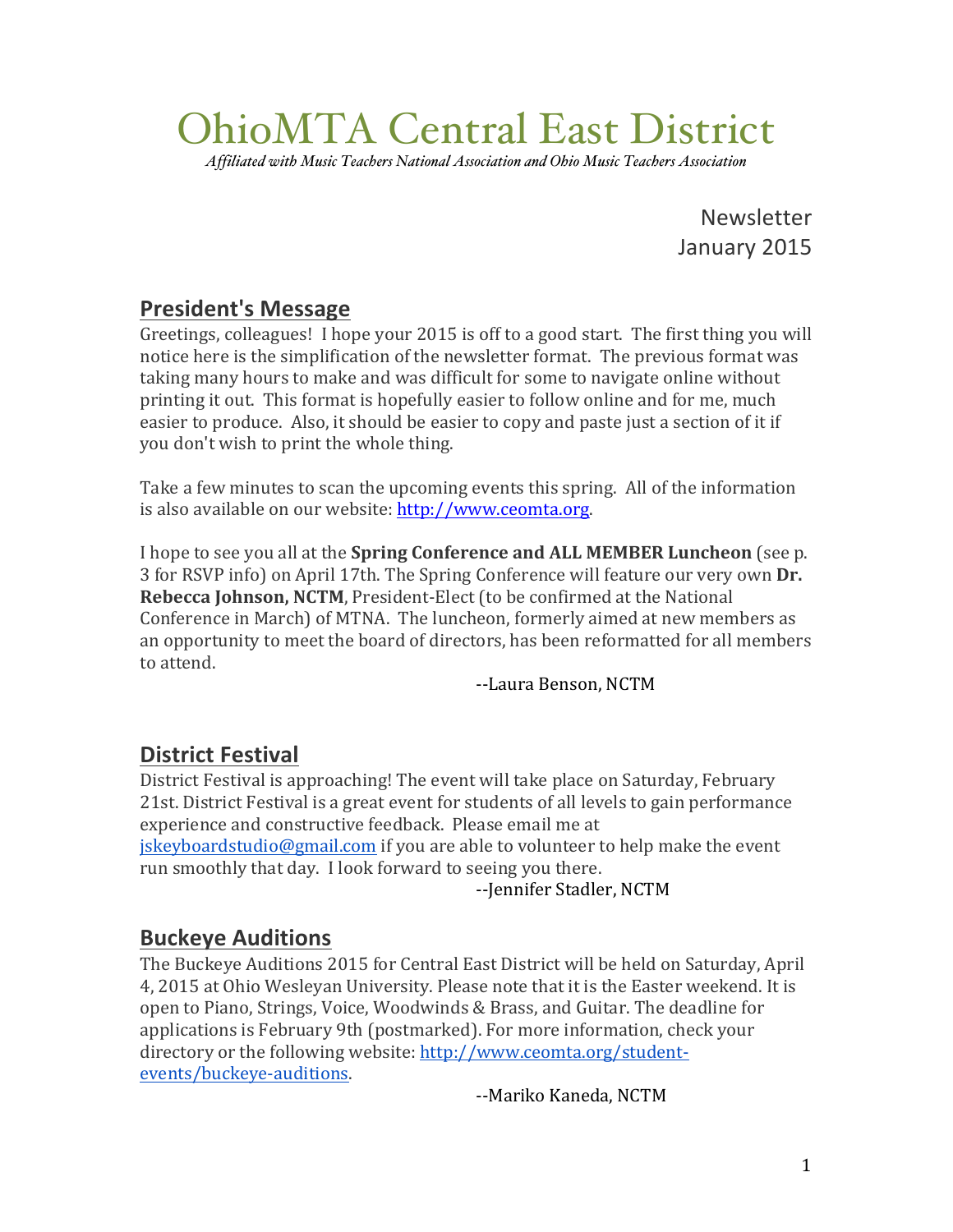# **Independent Music Teachers Forum**

We are meeting at 9:30am at Mozart's Cafe! Please RSVP. It helps us plan :)

Winter Date: Friday, February 6, 2015 In case of bad weather, I will send out an email that morning if we need to cancel. Time: 9:30am-11:00am Location: Mozart's Cafe 4784 North High Street, Columbus, Ohio 43214 Program: *" Theory, Schmery: A Practical Discussion of the Application of Music Theory to any Music Lesson"*

We're all aware of how a good understanding of music theory can make learning a piece of music much easier and more fun. Let's have a practical discussion of the how's, why's, what's and where's of Music Theory in your lessons...and its important relevance to music making, learning and teaching. How do you teach music theory to your students? How do they take what they've learned in their theory workbooks and apply it to the repertoire they're studying? How do you teach ear training in conjunction with Music Theory? How can students take a concept and become so familiar and comfortable with it that they "own" it? Bring your thoughts and ideas and any handouts you'd like to share.

--Holly Huber

# **Certification Notes**

About ten of our members have recently begun the journey towards national certification. Any member is invited to come to our second gathering on January  $29th$  in the Graves Recital Hall at 9:45 a.m. We will be sharing ideas on teaching philosophies and studio set-ups. We will discuss options on video-taping lessons for our own assessment and for the video requirements for certification. On the MTNA website, under Certification, you can find lots of information including the highly interesting and useful MTNA Assessment Tool.

http://www.mtnacertification.org/media/24958/assessment.pdf (if the link does not work, try pasting it directly in your browser)

Here is an example of a fine teacher wanting to improve her skills and knowledge through the process to become nationally certified:

"Since we met, I've purchased a video camera and begun the process of getting permission from my students' parents to videotape lessons for certification projects. I've also selected and been polishing repertoire for my own presentation in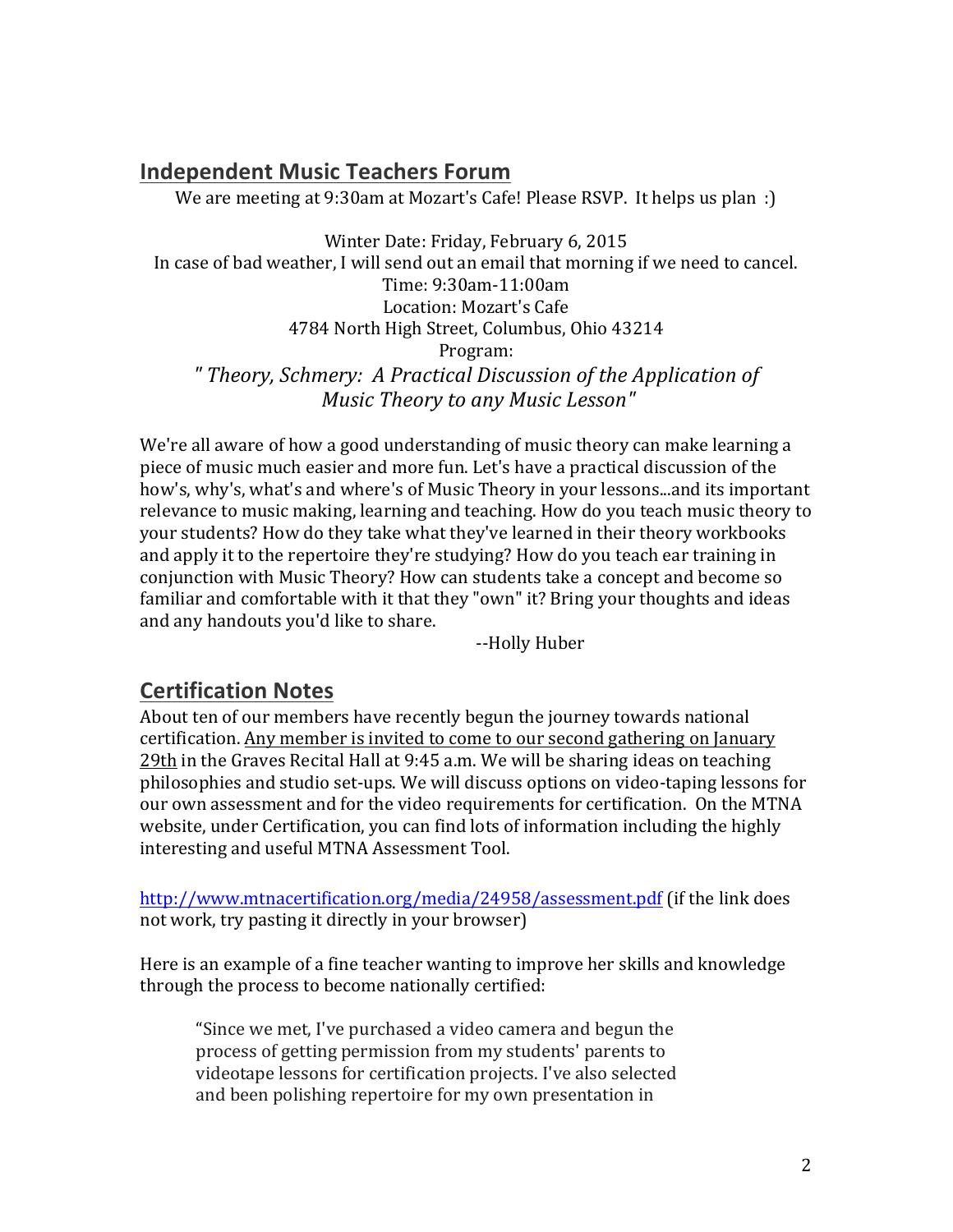Project #3. I've read some of the materials on the MTNA website on teaching philosophy, and am thinking through what to include in my own. I've also been thinking about Project  $#4$ , and resources used in teaching. I'll be at the iPad workshop today, to better learn how to use it in my studio." Laura Wynia

On page 11 of our Activity Guide Book, you are invited to read about our Nationally Certified Teacher of the Year program. Nominations are now being accepted for the 2015 Teacher of the Year. Please consider nominating a nationally certified member who has achieved excellence in teaching and who has served our OMTA chapter as a leader. 

Inquiries about certification and/or nominations for Teacher of the Year should be sent to district Certification Chairman Janice Cook, NCTM: mailto:jbakercook@gmail.com or 614-848-3360.

--Janice Cook, NCTM

#### **Piano Workshop III**

*Conceptualization As an Approach to Interpreting Piano Music* **Date:** Thursday, February 19, 2015 **Time**: 10 am – 12 noon **Location:** Graves Piano & Organ Company Recital Hall **Fees:** Free admission for OhioMTA members and non-members.

We are constantly faced with the question of how to interpret a score. It is a challenge not only for professionals but also the students we teach. Since the meaning of score markings is often different between style periods and even different composers, performers struggle with deciding what everything in the score means and how it should be executed—dynamics, slurs, articulation and pedal markings, etc. "Conceptualization" is a way of providing an framework within which all elements of the score can be interpreted.

**Dr. Frank Chiou** engages music in the multiple roles of performer, teacher, and scholar. He holds degrees from Oberlin Conservatory and the University of Michigan in piano performance and music theory. Currently Assistant Professor of Music at Ohio Wesleyan University, he has also taught at the University of Michigan, the University of Windsor (Windsor, Ontario) and Utah State University, as well as he serving as collaborative pianist and instrumental coach at the University of Michigan. An avid performer of both solo and chamber music, he also devotes much time to academic studies. His pedagogical research centers on the bearing of music analysis on performance and teaching; other research interests include the music of Brahms and Rachmaninov and music in film.

#### Videotaping, photography, and any electronic recording are forbidden at all OhioMTA recitals and performance events.

Attendance at any of the piano workshops earns recertification credit.